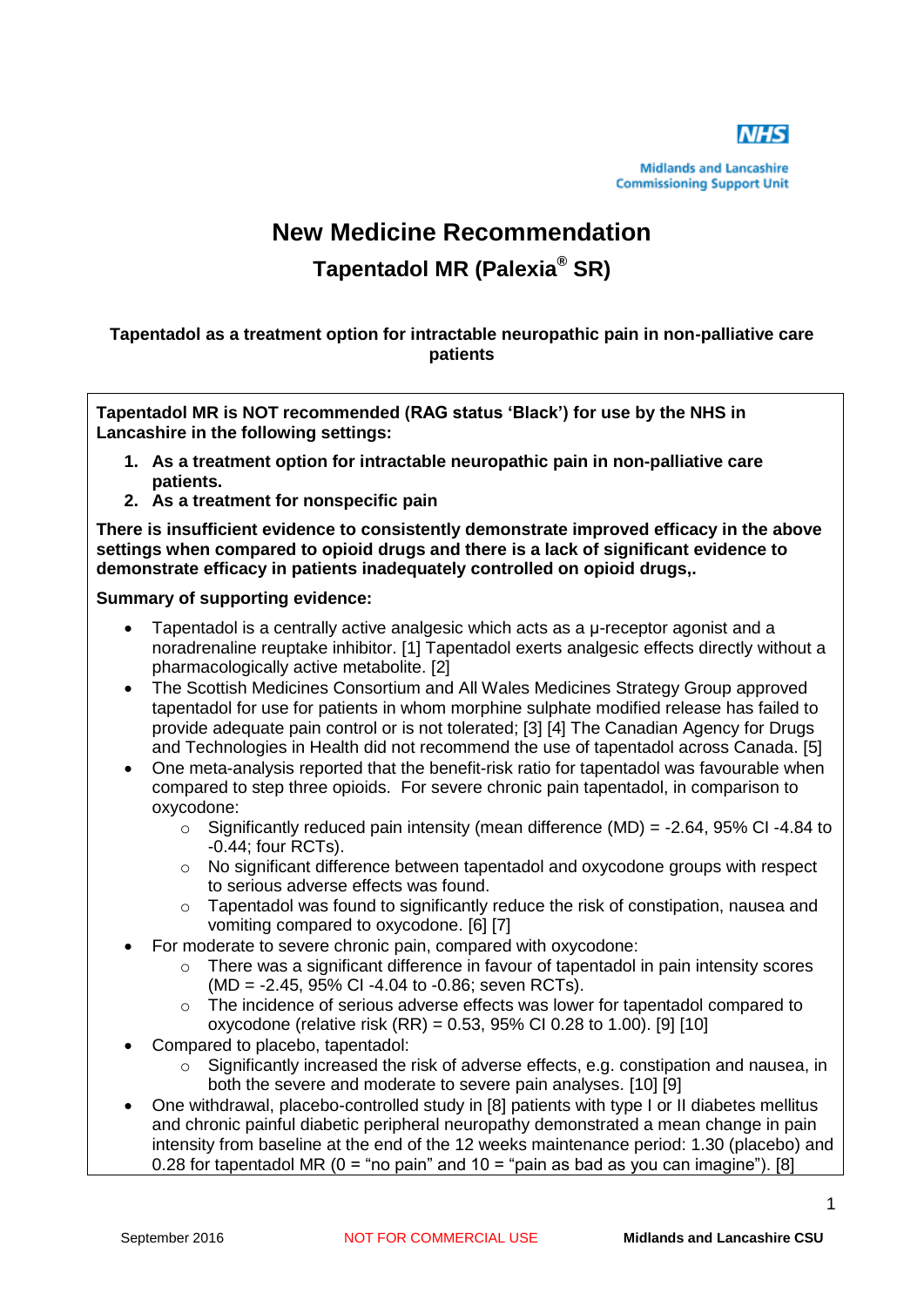- A second withdrawal, placebo-controlled study in patients with type I or II diabetes mellitus and chronic painful diabetic peripheral neuropathy with previous analgesic use showed a least-squares mean change in average pain intensity from the start of study to week 12 of tapentadol (0.0) and placebo (1.4). [9]
- A double blind study in patients with severe/very severe back pain comparing tapentadol 500mg daily and tapentadol/pregabalin. The change in pain level was -1.6 for tapentadol and -1.7 for tapentadol/pregabalin 300/300mg daily. Neuropathic pain change was 22.2 for tapentadol and 23.4 for tapentadol/pregabalin using the PainDETECT questionnaire. Using the mean NPSI total score, change from baseline was -16.4 for tapentadol and - 16.7 for tapentadol/pregabalin. The pain figures helped lead to the conclusion that tapentadol MR 500mg is associated with comparable improvement in pain intensity compared to tapentadol MR 300mg plus pregabalin 300mg, with improved central nervous system (CNS) tolerability. [10]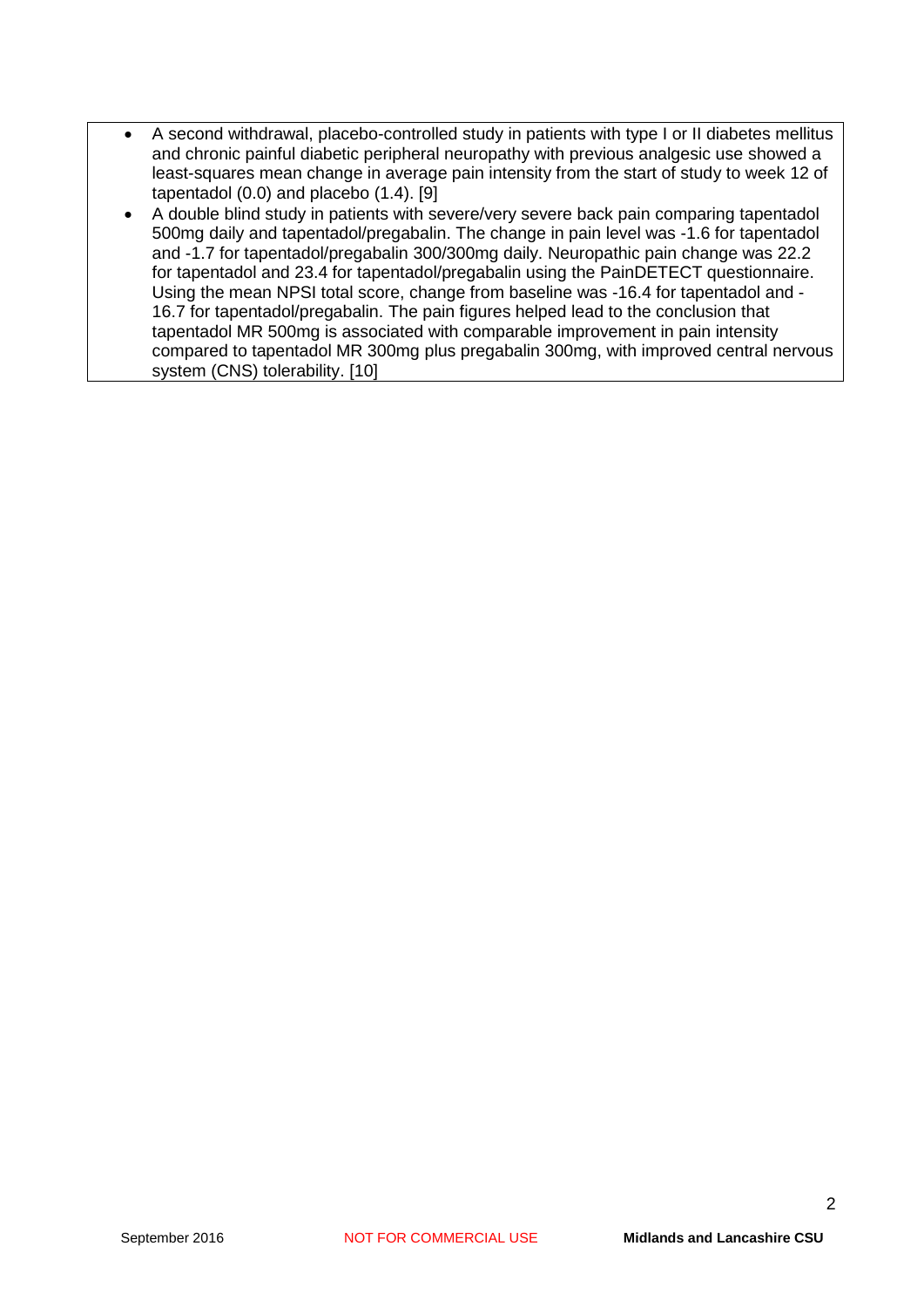# **Details of Review**

**Name of medicine** (generic & brand name)**:** 

Tapentadol MR various strengths (Palexia SR).

# **Strength(s) and form(s):**

Tapentadol MR tablets – strengths available = 50mg, 100mg, 150mg, 200mg and 250mg.

**Dose and administration:** severe chronic pain, initially 50 mg every 12 hours, adjusted according to response; max. 500 mg daily [11]

# **BNF therapeutic class / mode of action:**

4.7.2 Opioid Analgesics. Tapentadol produces analgesia by two mechanisms: opioid-receptor agonist and inhibitor of noradrenaline reuptake**.** [11]

**Licensed indication(s):** PALEXIA SR is indicated for the management of severe chronic pain in adults, which can be adequately managed only with opioid analgesics. [2]

**Proposed use** (if different from, or in addition to, licensed indication above):

Treatment option for intractable neuropathic pain in non-palliative and for neuropathic pain in

palliative care patients

#### **Course and cost:**

Annual cost of treatment if the patient receives tapentadol 50mg b.d. = £323.96; tapentadol 250mg b.d. (maximum dose) = £1619.15. [11]

**Current standard of care/comparator therapies:** Tricyclic antidepressants (amitriptyline), gabapentin, pregabalin and duloxetine.

**Relevant NICE guidance:** None.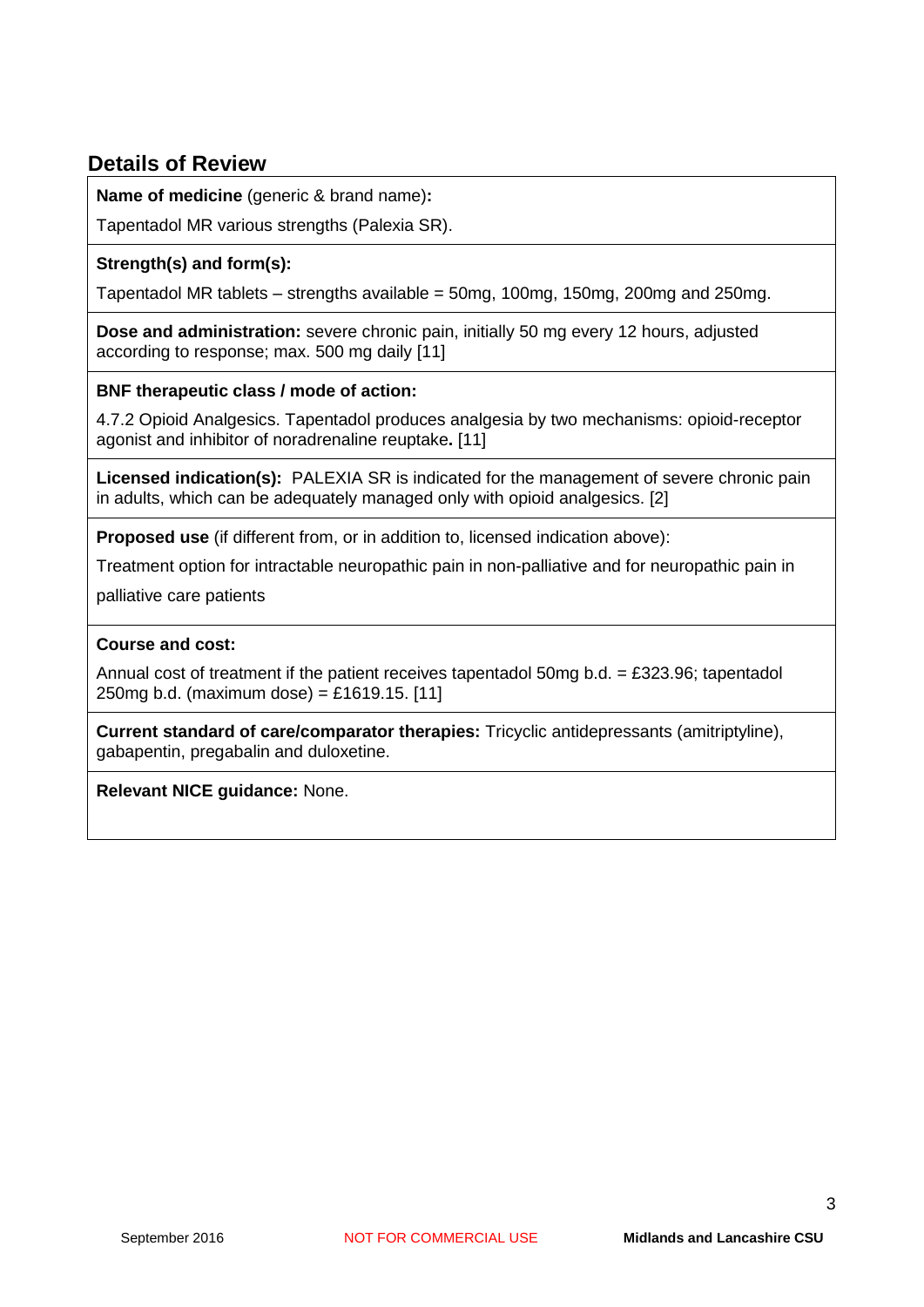# **Background and context**

Epidemiological data suggest that  $6 - 8%$  of the general population report chronic pain with neuropathic characteristics. Neuropathic back pain with radiating pain to the arm or leg and posttraumatic neuropathic pain (from accidental or surgical injury) are the most common causes. Approximately half of those that present will require medication and regular support for the management of neuropathic pain. [12] In Lancashire between 87,000 and 116,000 people could be living with neuropathic pain with between 43,000 and 87,000 potentially requiring medication for its management.

Neuropathic pain can be defined as: pain arising as a direct consequence of a lesion or disease affecting the somatosensory system. The central and peripheral nervous systems are responsible for signalling pain and neuropathic pain is a consequence of damage, or pathological changes, within these systems. Therefore, neuropathic pain represents a varying set of symptoms rather than a single diagnosis. [12]

Painful symptoms arising in an area of altered sensation, e.g. numbness, are the hallmark of neuropathic pain. Symptoms can also include: spontaneous pain, abnormal responses to nonpainful or painful stimuli, dysaesthesias, gnawing pain and abnormal thermal sensations. [12]

There is no standard diagnostic procedure for neuropathic pain. Diagnosis is based on clinical judgement. Screening methods are available, e.g. Leeds assessment of neuropathic symptoms and signs (LANSS), but are not a substitute for good clinical assessment. [12] The aim of clinical examination is to identify altered sensation in the painful area.

The Lancashire Medicines Management Group (LMMG) approved the pharmacological management of neuropathic pain guidelines in December 2015. The mainstay of pharmacological management in Lancashire is currently (sequentially): tricyclic antidepressants (amitriptyline), gabapentin and pregabalin. [13] Opioid analgesics also have a place in treating neuropathic pain.

Modified release morphine, oxycodone and tramadol are effective for the treatment of neuropathic pain. However, due to safety concerns such as tolerance, addiction, cognitive impairment these drugs are usually recommended as second or third-line treatments. Opioids could be considered first-line in some clinical situations such as intractable pain, episodic exacerbations of severe pain, acute neuropathic pain and neuropathic cancer pain. [12]

Tapentadol was first licensed for use in the UK in 2011. Tapentadol modified-release (MR) is licensed for the management of severe chronic pain in adults, which can be adequately managed only with opioid analgesics. [2]

In May 2011, the Scottish Medicines Consortium (SMC) reviewed and approved tapentadol MR, restricting its use for patients in whom morphine sulphate modified release has failed to provide adequate pain control or is not tolerated. The SMC considered the economic case for tapentadol use within NHS Scotland to be demonstrated. [3]

The Canadian Agency for Drugs and Technologies in Health (CEDAC) Reviewed tapentadol MR in September 2011. CEDAC did not recommend the use of tapentadol across Canada. The authors stated that there was insufficient evidence to determine the relative efficacy of tapentadol MR compared with oxycodone MR due the unequal withdrawal rate between treatment and active comparator groups across the three RCTs reviewed. Tapentadol is licensed for use in Canada for the management of moderate to moderately severe pain in adults who require continuous treatment for several days or more. [5]

The All Wales Medicines Strategy Group (AWMSG) published an appraisal recommendation regarding the use of tapentadol within NHS wales in November 2011. [4] Like the SMC, AWMSG recommended the use of tapentadol MR as an option for the treatment of specific sub-populations within its licensed indicated: patients with severe chronic pain, in whom morphine sulphate modified release has failed to provide adequate pain control or is not tolerated. AWMSG also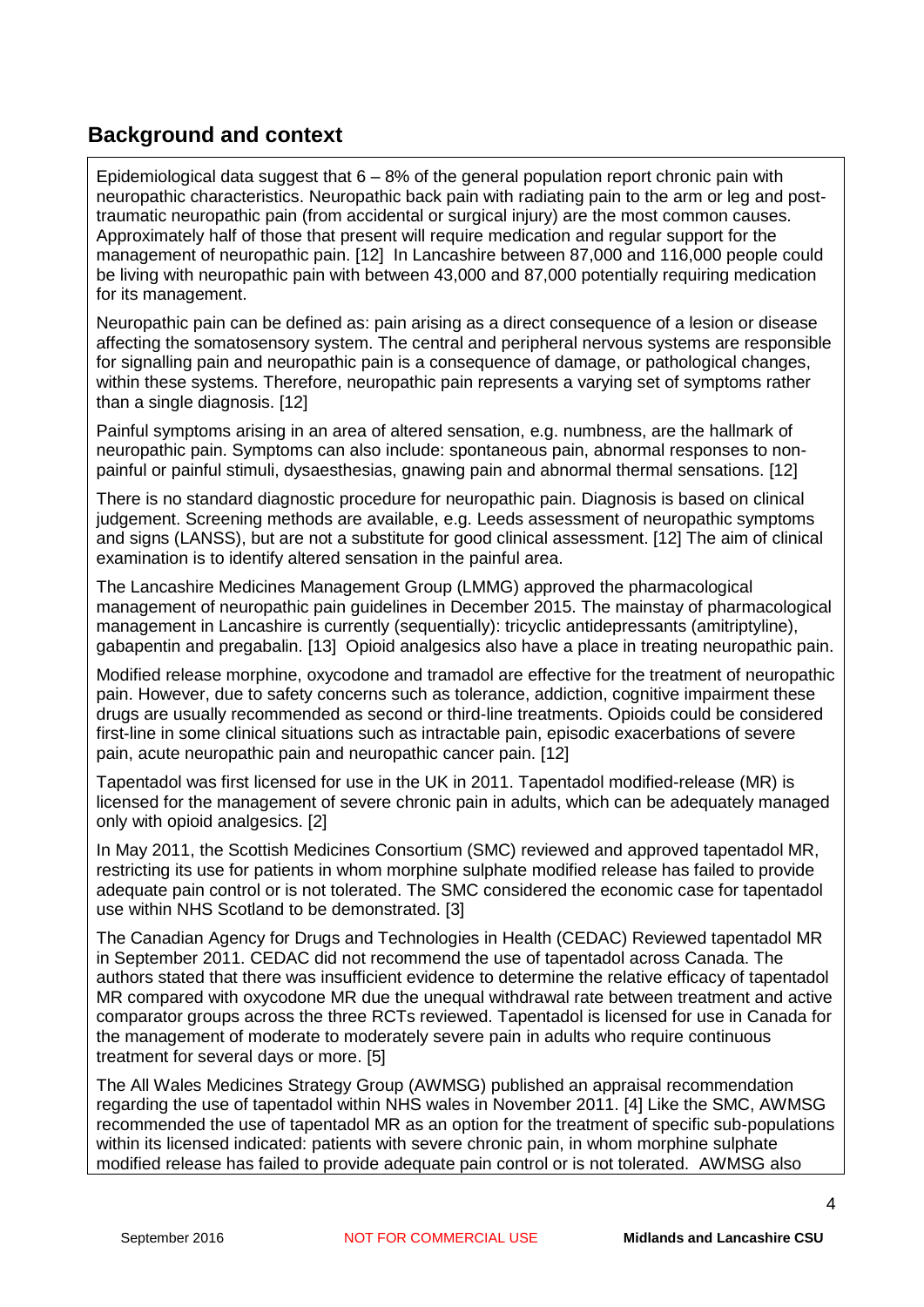recommended that initial prescribing should be by a specialist (including GPwSI) and continued in primary care 'with appropriate communication and specialist input'. [4]

*Pharmacology and Pharmacokinetics*

Tapentadol is a centrally active analgesic which acts as a μ-receptor agonist and a noradrenaline reuptake inhibitor. [1] Tapentadol exerts analgesic effects directly without a pharmacologically active metabolite. [2]

Tapentadol is extensively cleared by first-pass metabolism, oral bioavailability of Palexia SR being 32%. Maximum serum concentrations of tapentadol are observed at between 3 and 6 hours after administration of the MR preparation. Tapentadol has an apparent volume of distribution of 540 +/- 98Litres. Hence, distribution is extensive. Serum protein binding is low. [2]

# **Summary of evidence**

#### **Summary of efficacy data in proposed use:**

There is one systematic review and four randomised controlled trials in the literature that relate to the use of tapentadol MR for the treatment of neuropathic pain either exclusively or considered alongside other pain components.

*Meta-analyses and Systematic Reviews*

**Riemsma et al, 2011**, published a systematic review of chronic pain treatment with strong opioids (step three World Health Organisation (WHO) pain ladder) and compared these treatments with tapentadol. [6] Relevant randomised controlled trials (RCTs) that involved the use of at least one step three opioid for the treatment of moderate and severe chronic pain. Chronic pain could be nociceptive or neuropathic, malignant or non-malignant. 'Severe' and 'moderate to severe' pain were analysed separately. Direct comparisons were made between tapentadol, oxycodone and placebo. Indirect comparisons between interventions were performed by network analysis. Enriched selection trials were excluded. The primary outcome measure was pain intensity. [6]

For severe chronic pain tapentadol, in comparison to oxycodone, significantly reduced pain intensity (mean difference  $(MD) = -2.64$ , 95% CI -4.84 to -0.44; four RCTs). No significant difference between tapentadol and oxycodone groups with respect to serious adverse effects was found. Tapentadol was found to significantly reduce the risk of constipation, nausea and vomiting compared to oxycodone. [6] [7]

For moderate to severe chronic pain, compared with oxycodone, there was a significant difference in favour of tapentadol in pain intensity scores (MD = -2.45, 95% CI -4.04 to -0.86; seven RCTs). The incidence of serious adverse effects was lower for tapentadol compared to oxycodone (relative risk  $(RR) = 0.53$ , 95% CI 0.28 to 1.00). [6] [7]

Compared to placebo, tapentadol significantly increased the risk of adverse effects, e.g. constipation and nausea, in both the severe and moderate to severe pain analyses. The authors concluded that the benefit-risk ratio for tapentadol was favourable when compared to step three opioids. [7] [6]

#### *Randomised Controlled Trials*

**Vinik et al, 2014**, reported a randomised, withdrawal, placebo-controlled study. [8] 459 adult patients with type I or II diabetes mellitus (DM) living with chronic painful diabetic peripheral neuropathy (DPN) for greater than six months were enrolled and received an open-label tapentadol titration regimen; 358 completed the titration phase. Patients received tapentadol MR 50mg twice a day for 3 days and were subsequently titrated over a three week period to their optimal dose, taking into account both the reduction in pain intensity and tolerability. Participants were then randomised to either a treatment or control group. The treatment group received the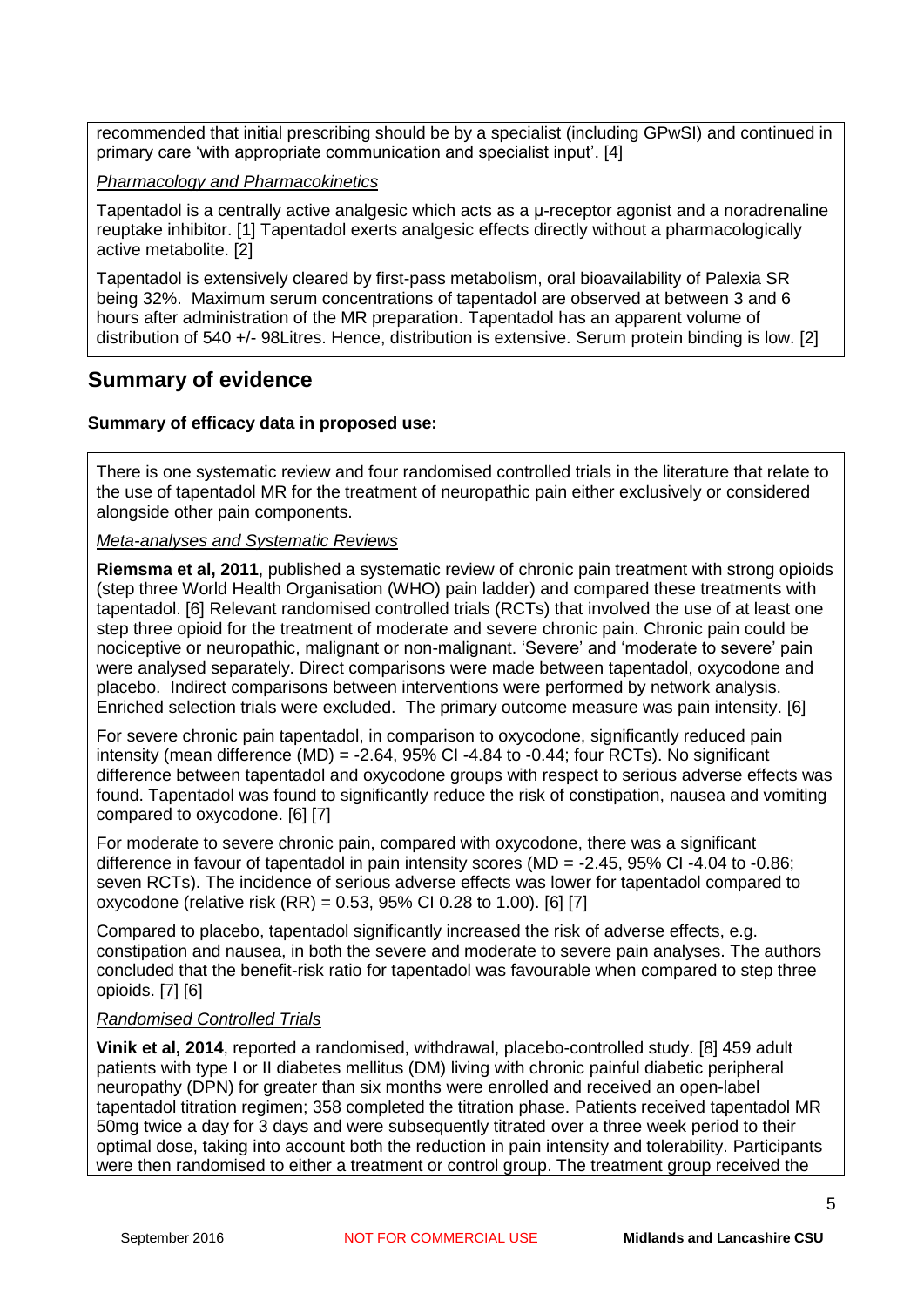optimum dose of tapentadol reached during the titration phase and the control group received placebo. The maintenance phase of the study was double-blinded and lasted 12 weeks. Breakthrough analgesia was permitted for participants of both groups up to a maximum of tapentadol MR 25mg b.d. in the first four days and once per day from day five onwards. [8]

The primary outcome measure was the mean change in average pain intensity from baseline to the end of the maintenance period. Average pain intensity over the last 12 h was recorded twice daily using an 11-point Numerical Rating Scale (0 = "no pain" and 10 = "pain as bad as you can imagine"). All patients that were randomised and received at least one dose of double-blind study medication were included in the final analysis. Mean pain intensity was 7.33 (standard deviation = 1.3) at the start and 4.16 (2.12) at week three of the open-label titration period; mean change = - 3.22 (1.97). The mean change in pain intensity from baseline at the end of the 12 weeks maintenance period was: placebo, 1.30 (2.43); tapentadol MR, 0.28 (2.04). A positive figure indicates an increase in measured pain scores. The authors concluded that tapentadol MR 100mg to 250mg b.d. was effective and well tolerated for the management of moderate to severe chronic pain associated with DPN. [8]

**Schwartz et al, 2011**, reported a double-blind, randomised-withdrawal, placebo-controlled phase III trial. [9] Participants were 18years or older with type I or II DM and had DPN for at least six months and had at least a three month history of analgesic use for this indication and dissatisfaction for with their current regimen. If the patient was already receiving opiates, an equivalent morphine dose ≤ 160mg was required for enrolment. The primary efficacy endpoint was the change in average pain intensity from baseline over the last week of the double-blind maintenance period. The endpoint measure was the 11-point numerical rating scale.

591 patients entered the open-label phase of the study and of those 588 received tapentadol MR. 395 were then randomised to receive double-blind treatment. The open-label phase lasted three weeks and all participants were titrated to their optimum dose of tapentadol MR. The maintenance phase lasted 12 weeks and was a double-blind withdrawal design; patients were randomised to receive either their optimum dose of tapentadol or placebo. Participants were further permitted to use tapentadol MR 25mg twice a day when required during the first four days of the maintenance phase across both groups. This was reduced to tapentadol MR 25mg once a day when required across both groups for the remainder of the study. All analgesic medication was withdrawn prior to titration and a washout period was observed. Patients were permitted to use a maximum daily dose (MDD) of 2gram paracetamol during the open-label phase of the study as rescue pain medication. [9]

193 participants received placebo and 196 received tapentadol MR during the maintenance phase of the study; 131 and 133 completed the study respectively. The least-squares mean change in average pain intensity from the start of the double-blind treatment to week 12 was 1.4 in the placebo group, indicating a worsening in pain intensity, and 0.0 in the tapentadol MR group. [9] The least-squares mean difference between tapentadol ER and placebo was -1.3 (95% CI, - 1.70 to -0.92; p < 0.001). The study concluded that compared with placebo, tapentadol MR 100 – 250mg twice a day provided a clinically important improvement in pain relief and was well tolerated by patients with painful DPN. [9]

**Baron et al, 2014**, reported a randomised, double-blind, phase IIIb study of 489 with severe or very severe low back pain with a neuropathic component. [10] The primary efficacy endpoint was the change in average pain intensity from randomisation to the final evaluation visit (end of the comparative period). The primary efficacy measure was a three day average of pain intensity (11 point NRS-3).

The study consisted of a three week open-label titration period and an eight week double-blind comparative period concluding with a two week follow-up period. 445 received open-label medication during titration. Participants were titrated from tapentadol MR 50mg twice a day up to tapentadol MR 300mg. 313 were subsequently randomised to receive double-blind comparative treatment. 154 were randomised to receive tapentadol MR titrated to 500mg daily and 159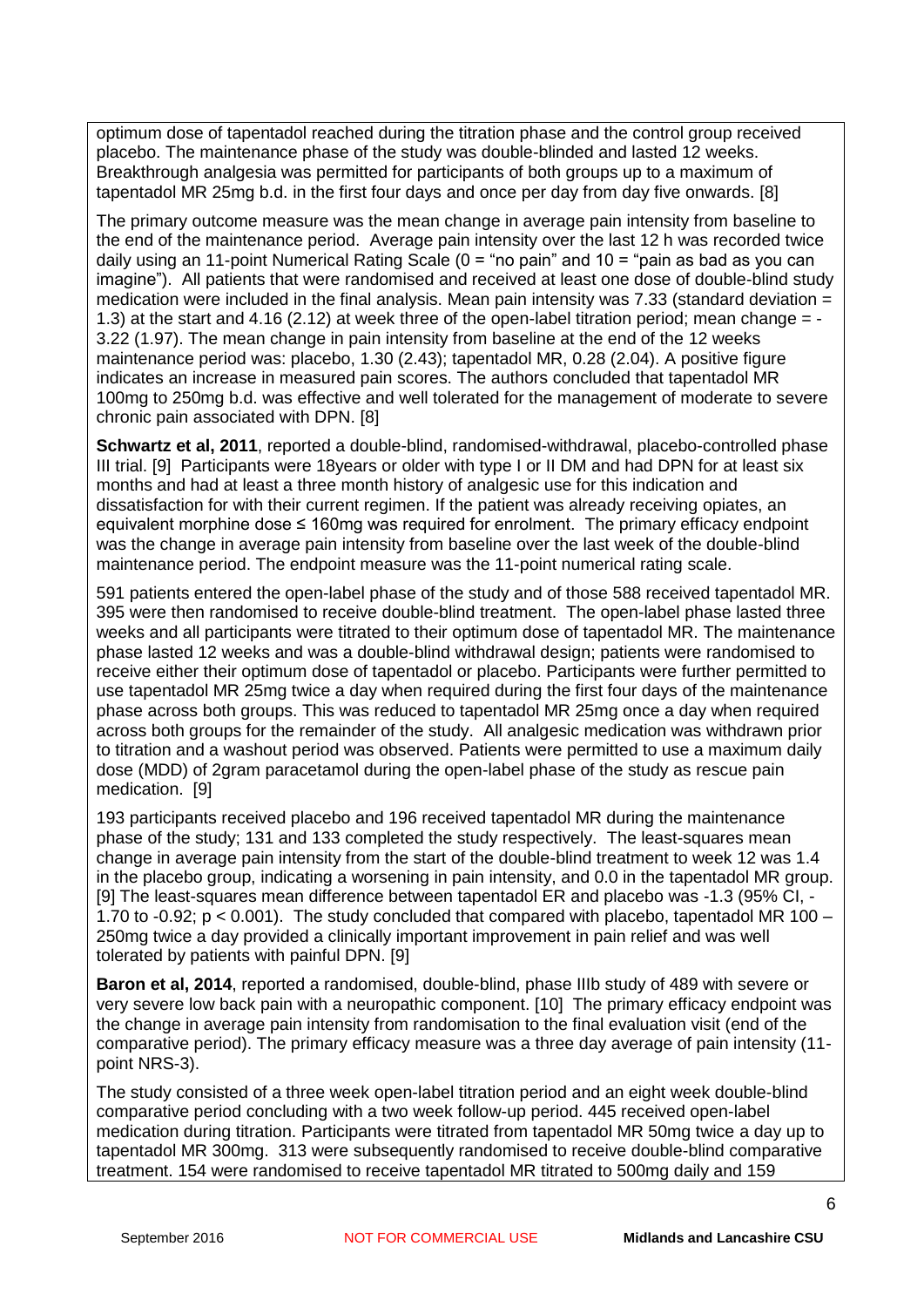received tapentadol MR 300mg plus pregabalin 300mg daily. Participants were permitted to take paracetamol ≤ 1gram daily during the double-blind phase of the study for pain unrelated to low back pain. [10] Participants that achieved a satisfactory level of analgesia after the titration phase entered a parallel open-label continuation study. [14]

Results from the full analysis showed the mean change from randomisation to evaluation in pain intensity in the tapentadol MR and tapentadol MR and pregabalin group was: -1.6 (standard deviation = 2.47) and -1.7 (2.47; both  $p < 0.0001$  for the change from randomisation) and the change from baseline was -4.1 (2.58) and -4.2 (2.66; both  $p < 0.0001$ ) respectively. [10]

Neuropathic pain components were evaluated using the PainDETECT questionnaire and the Neuropathic Pain Symptom Inventory (NPSI). The mean PainDETECT score at baseline derived from the full analysis set (last observations carried forward [LOCF]) as was 22.2 (standard deviation = 5.69) in the tapentadol MR group and 23.4 (5.94) in the tapentadol and pregabalin group. From randomisation to final evaluation PainDETECT scores (LOCF) reduced in the tapentadol MR group by -5.8 (8.66) and in the tapentadol MR and pregabalin group by -6.1 (7.42; both p < 0.0001). The mean NPSI total score (LOCF) at baseline was 62.2 (17.84) in the tapentadol MR group and 64.3 (19.00) in the tapentadol MR and pregabalin group. Changes from baseline to final evaluation (LOCF) were -32.8 (22.56) and -34.6 (23.71) and from randomisation to final evaluation (LOCF) -16.4 (18.83) and -16.7 (19.85; all  $p < 0.0001$  for the change from baseline) respectively. The authors concluded that tapentadol MR 500mg is associated with comparable improvement in pain intensity compared to tapentadol MR 300mg plus pregabalin 300mg, with improved central nervous system (CNS) tolerability. [10]

# **Other efficacy data:**

#### **Comparison with Tramadol**

There is one meta-analysis, one randomised trial and two descriptive studies that compare use of tapentadol with tramadol.

**Mercier et al, 2014**, published a meta-analysis indirectly comparing the efficacy and tolerability of tramadol and tapentadol in patients with chronic non-malignant pain. [15] The authors include phase II and III studies. The authors stated that tramadol 300mg once a day was slightly more in reducing pain than tapentadol 100 – 250mg twice a day. The authors went on to state that tapentadol was associated with slightly lower risks of constipation and nausea compared to tramadol. In conclusion, the authors stated that the benefit-risk profiles of tramadol 300mg once a day and tapentadol 100 – 250mg twice a day were approximately even. [15]

**Iyer et al, 2015**, published a randomised, active-control, single- experimenter-blinded study. [16] Sixty adult patients undergoing cardiac surgery were randomised to receive tapentadol 50mg oral or tramadol 100mg oral. The participants were given the drug after extubation. All patients received paracetamol 1gram four times a day concurrently. Pain scores were noted using a VAS before each drug dose, 3 hours later and on coughing. Results were taken for six doses (up to 48hours after extubation). The authors reported that patients receiving tapentadol had significantly better analgesia 3hours after drug administration (mean VAS score for tapentadol at 3hours = 2.68 [1.27; p < 0.001]) and on coughing  $(3.86 \, 1.81; p = 0.001]$  than patients receiving tramadol (3.91 [1.01] and 4.93 [1.04] respectively) after the third dose. The authors also found that tapentadol produced less drowsiness and vomiting than tapentadol.

**Kress et al, 2016**, have published a post-hoc, sub-group analysis evaluating the efficacy and tolerability of tapentadol MR in patients that had previously been dissatisfied with tramadol. [17] The data was derived from a 2014 study by the same author that has already been discussed. [18]

129 patients had received tramadol prior to receiving tapentadol MR prior to randomisation in the study. Results for the 129 participants in this subgroup were compared against the results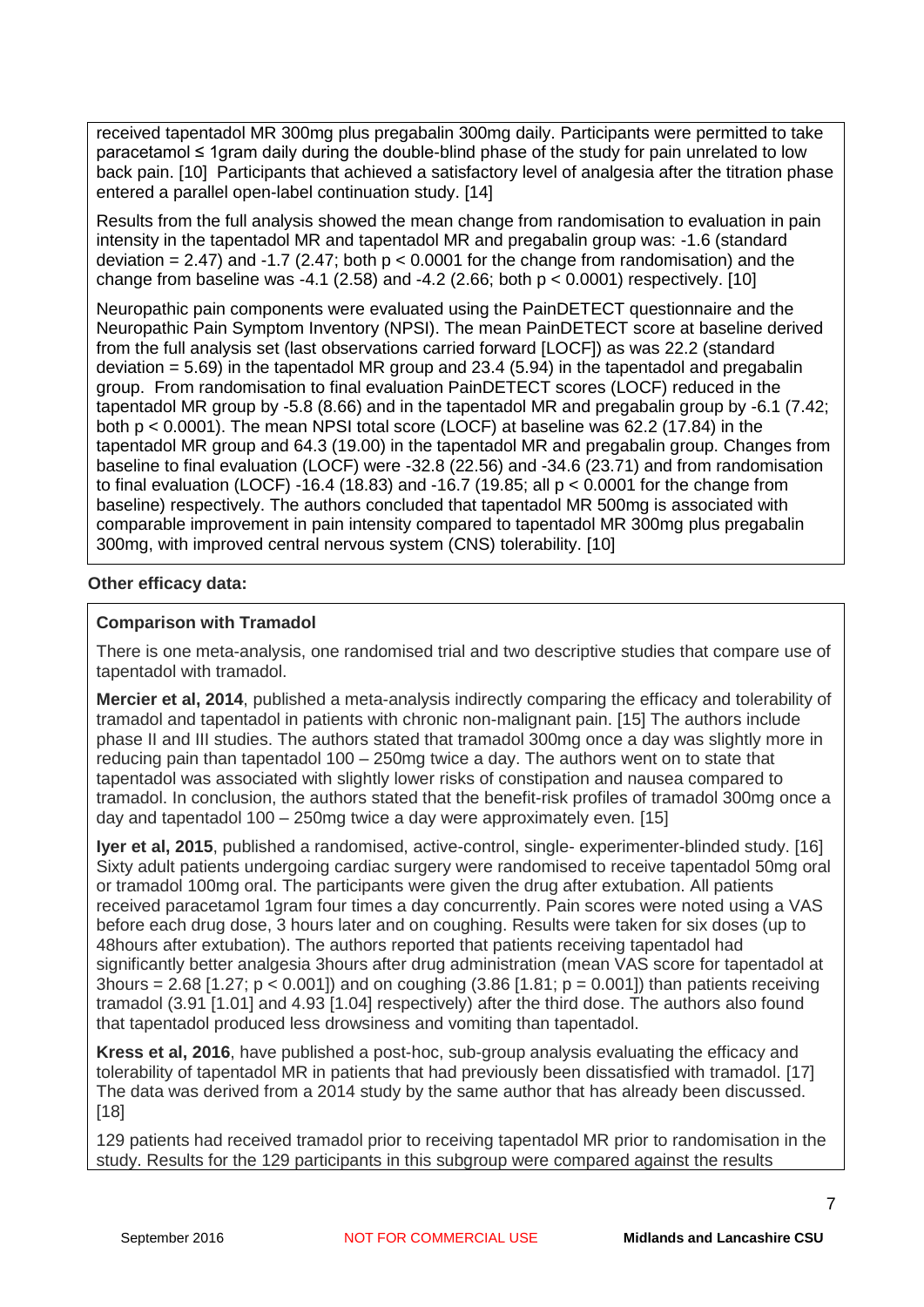collected for all 338 participants that received tapentadol MR during the titration phase. Responder rates were better for the tapentadol MR versus tramadol sub-group (69.8% [90/129]) versus overall tapentadol MR group (63.9% [214/335]). Tolerability profiles were comparable. [17] The authors of the study stated that patients that had received tramadol previously could switch directly to tapentadol MR with the majority experiencing improved efficacy. [17]

#### **Summary of safety data:**

The Summary of Product Characteristics (SPC) states that the ADRs experienced by participants in placebo versus Palexia SR (tapentadol MR) RCTs were predominantly of mild to moderate severity. ADRs that occur "very commonly" and "commonly" mostly relate to the gastrointestinal and central nervous systems. Adverse events occur with the following frequencies:

**≥1/10 -** dizziness, somnolence, headache, nausea, constipation;

**≥1/100 to <1/10 -** decreased appetite, anxiety, depressed mood, sleep disorder, nervousness, restlessness, disturbance in attention, tremor, involuntary muscle contractions, flushing, dyspnoea, vomiting, diarrhoea, dyspepsia, pruritus, hyperhidrosis, rash, asthenia, fatigue, feeling of body temperature change, mucosal dryness and oedema. [2]

The seven RCTs and one descriptive study reviewed mainly reported ADRs that are listed in the SPC for Palexia SR. [10] [19] [18] [20] [9] [8] [21] [22] Significant ADRs that occurred in tapentadol MR treatment groups additional to those listed in the SPC were: delirium (prevalence in study population =  $6\%$  [10/168]), chest pain, fall, vertigo, abdominal and flank pain (all: 3.2% [5/154]), nasopharyngitis (5.4% [9/166]), abdominal obstruction, hypoglycaemia, euphoric mood, and visual disturbance [all: 0.11% [1/894]) . [10] [19] [18] [20] [9] [8] [22]

10 patients across three studies reported experiencing chest pain whilst receiving tapentadol MR. [9] [8] [10] One patient death that was related to myocardial ischaemia was also reported. [8] This was not thought to be related to use of tapentadol MR by investigators.

The SPC states that trials performed with Palexia SR with patient exposure up to one year have shown little evidence of withdrawal symptoms upon abrupt discontinuation and symptoms were generally classified as mild when they occurred. [2] Two RCTs also described the occurrence of mild withdrawal symptoms upon discontinuation of tapentadol. [8] [9] The SPC recommends that physicians should remain vigilant.

# **Abuse Potential**

**Cepeda et al, 2014**, conducted a retrospective cohort study comparing the risks of 'opioid shopping' behaviour and opioid abuse between tapentadol IR and oxycodone IR. [23] 'Opioid shopping' is defined as obtaining opioid prescriptions from multiple prescribers. From a total group of 277,401 participants initiated on opioids, 39,524 patients were prescribed tapentadol and 237,877 were prescribed oxycodone. In the patients prescribed tapentadol or oxycodone, 0.6% demonstrated shopping behaviour in and 0.75% were considered to be abusing their opioid. A higher proportion of patients in the oxycodone group deminstrated shopping behaviour and abuse than in the tapentadol group (shopping: adjusted odds ratio [95% confidence interval], 0.45 [0.36 – 0.55]; abuse: 0.44 [0.37 – 0.54]). The authors state that opioid shopping behaviour and abuse were associated and concluded that among patients who commenced on tapentadol the risk of developing these behaviours is lower than those who initiated on oxycodone. [23]

# **Strengths and limitations of the evidence:**

#### **Limitations**

- 1. Some studies had enriched enrolment of participants. [8] [17]
- 2. The Selection of responders to study medication from titration phases and subsequent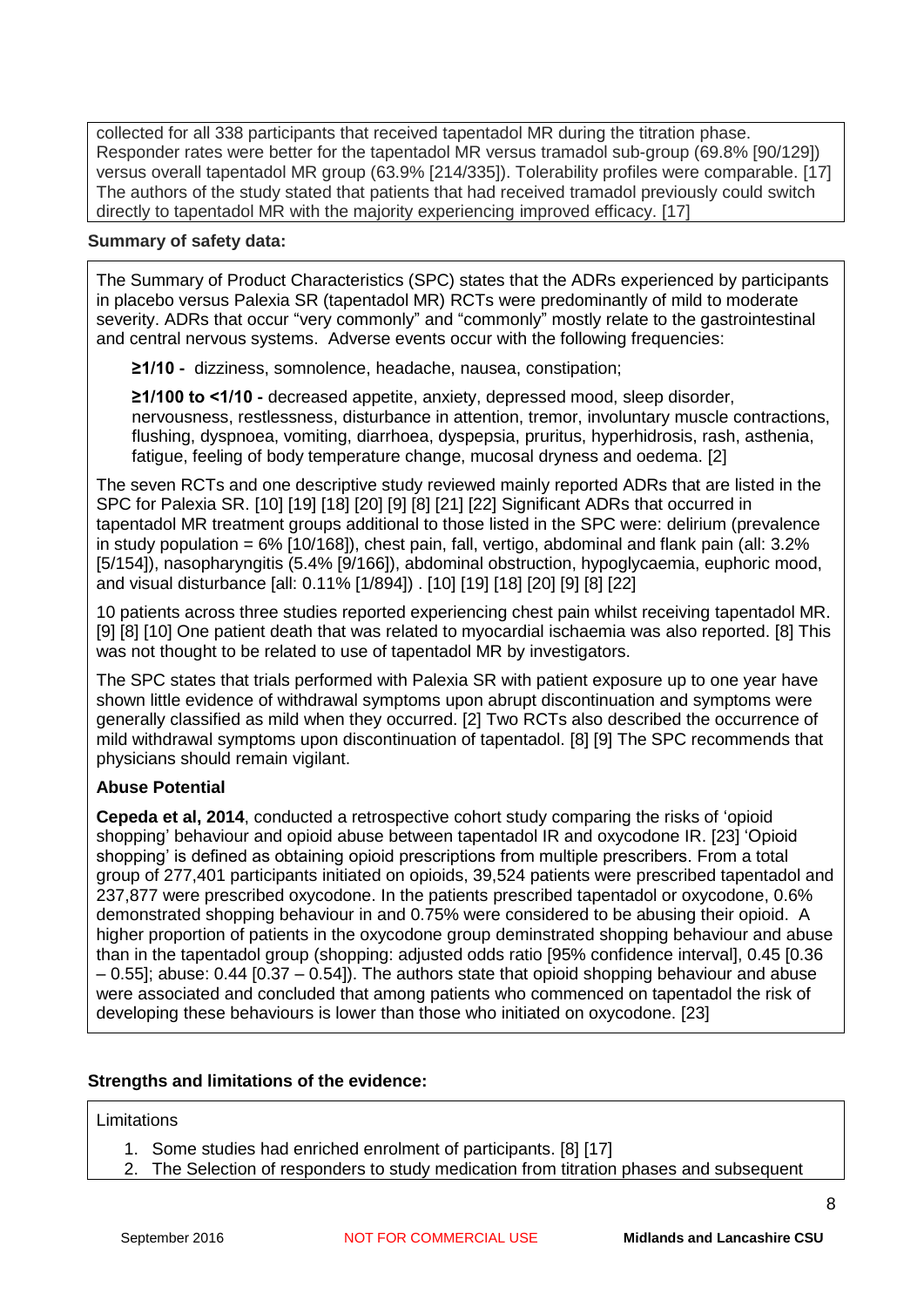enrolment to maintenance phases limits statistical comparison of test groups. [18]

- 3. One RCT which concluded that tapentadol had a better gastrointestinal tolerability than oxycodone set the maximum study dose of tapentadol lower than the licensed dose (200mg twice a day versus 250mg twice a day). [19]
- 4. The ITT populations not used for final analyses in all RCTs
- 5. Additional rescue doses of analgesia, including tapentadol MR, were not considered in efficacy or safety assessments in all studies. [9]
- 6. Possible increase in placebo groups ADR figures could skew safety results.
- 7. All studies discussed, including systematic reviews, were conducted or sponsored by the manufacturers of tapentadol MR in their respective countries.

#### **Strengths**

1. Availability of one systematic review and seven RCTs.

#### **Summary of evidence on cost effectiveness:**

A review of cost-effectiveness was conducted by the SMC in 2011. [3]

Subgroup analysis of patients with severe pain and prior opioid use the manufacturer estimated that tapentadol MR would give a quality adjusted life year (QALY) gain of 0.0045 per patient compared to oxycodone and a QALY gain of 0.00379 per patient compared to transdermal fentanyl. A key driver behind these results was the favourable AE outcomes for tapentadol SR as the relative probabilities of discontinuation associated with lack of efficacy were less favourable for tapentadol SR [3]

Compared to oxycodone MR, tapentadol MR use would produce a potential annual saving for the NHS of between **£3.12** and **£1506.04** *per patient***.** Compared to oxycodone MR, tapentadol MR would be the preferred treatment on grounds of cost.

Compared to transdermal fentanyl patches, tapentadol MR use would produce a potential annual **cost pressure to the NHS of between £166.08** and **£686.76** per patient**.** Use of tapentadol MR in preference to transdermal fentanyl patched would not be recommended on the basis of cost as QALY gains are low.

# **Prescribing and risk management issues:**

- 1. Tapentadol is a schedule 2 controlled drug. Prescription writing and safe custody of controlled drug requirements must be adhered to by prescribers and those involved in dispensing and supply.
- 2. Tapentadol is an opioid analgesic and liable to abuse. There is some evidence to suggest that tapentadol is less likely to be abused than oxycodone. [23]

# **Commissioning considerations:**

# **Comparative unit costs:**

| <b>Drug</b>                  | <b>Example regimen</b>     | Pack cost                                      | <b>Cost per patient</b><br>per course/ per<br>year (ex VAT) |
|------------------------------|----------------------------|------------------------------------------------|-------------------------------------------------------------|
| <b>Tapentadol MR tablets</b> | 100 - 250mg TWICE<br>daily | 100 mg x 56 =<br>£49.82; 250mg<br>x 56 £124.55 | £647.66 $-$<br>£1619.15                                     |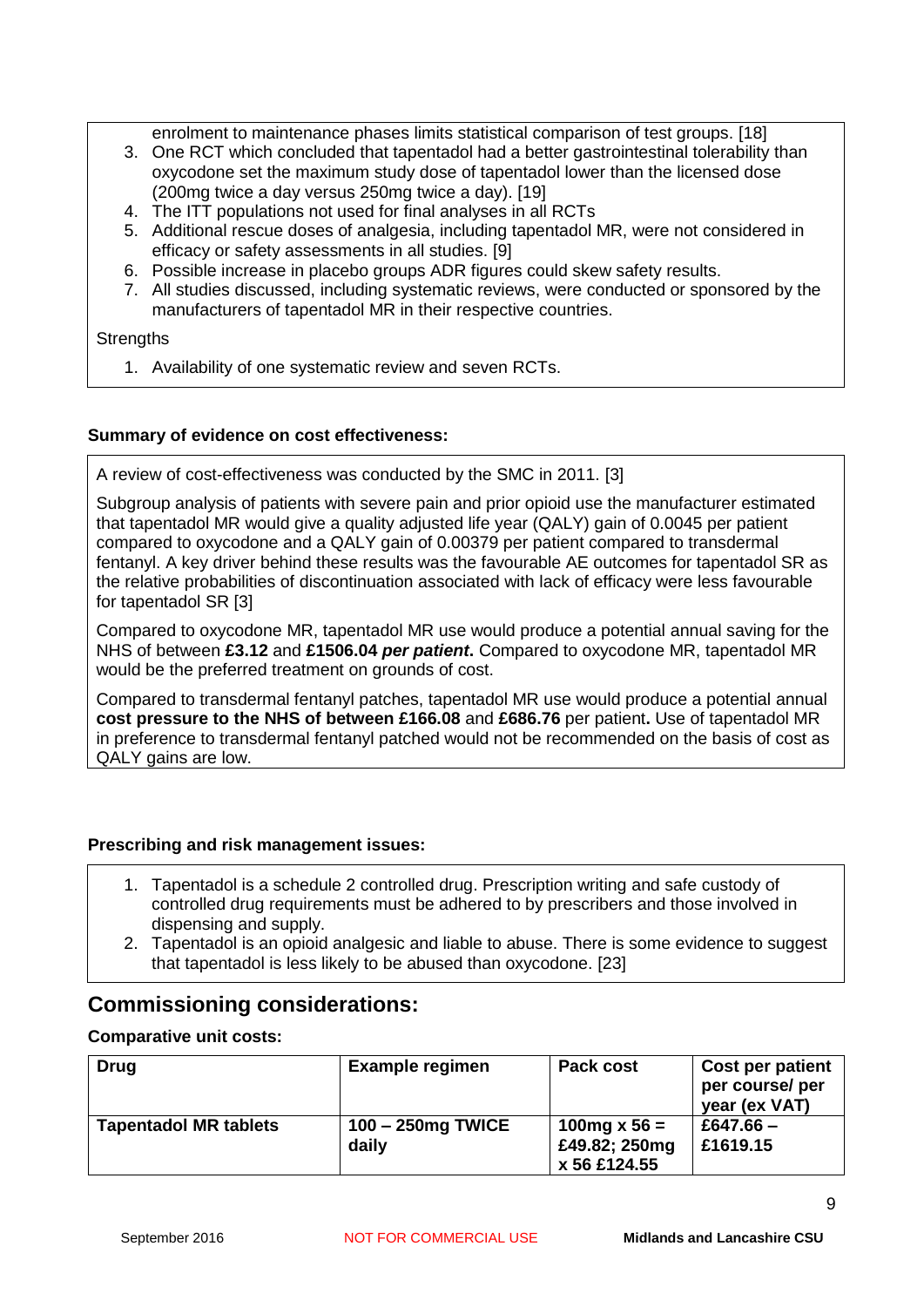| Oxycodone MR tablets                                                                                                   | 20 - 50mg TWICE daily                   | 10 mg $x 56 =$<br>£25.04<br>$20mg \times 56 =$<br>£50.08;<br>$40mg \times 56 =$<br>£100.19 | £651.04 $-$<br>£1627.99 |  |
|------------------------------------------------------------------------------------------------------------------------|-----------------------------------------|--------------------------------------------------------------------------------------------|-------------------------|--|
| Transdermal fentanyl patches                                                                                           | 25 – 50 microgram/hour<br>every 72hours | 25microgram/hr<br>patch $x 5 =$<br>£17.99;<br>50microgram/hr<br>patch $x 5 =$<br>£33.66    | £431.76 $-$<br>£807.84  |  |
| Morphine sulphate MR<br>capsules                                                                                       | 30 - 100mg TWICE daily                  | $30mg \times 60 =$<br>£8.30; 100mg x<br>$60 = £21.80$                                      | $£99.60 - £261.60$      |  |
| <b>Tramadol MR tablets</b>                                                                                             | 100-200mg TWICE daily                   | $100$ mgx $60=$<br>£6.94<br>$200mg \times 60 =$<br>£14.19                                  | £83.28-£170.28          |  |
| Costs based on BNF list prices 28/04/2016 [11]<br>This table does not imply therapeutic equivalence of drugs or doses. |                                         |                                                                                            |                         |  |

# **Associated additional costs or available discounts:**

No manufacturer discounts are currently available.

It is not anticipated that additional secondary care appointment will be required upon initiation on tapentadol.

# **Productivity, service delivery, implementation:**

It is not anticipated that additional secondary care appointment will be required upon initiation of tapentadol MR. Those commenced on tapentadol MR are expected to already be under the care of a specialist pain consultant.

#### **Anticipated patient numbers and net budget impact:**

Using figures from the SMC review of tapentadol MR an factoring in the population of Lancashire, uptake figures across Lancashire would be expected to be 22.4 patients in year1, rising to 335 in year 5. [3]

The net cost pressure to the NHS would be **£16,271** in **year 1** rising to **£20.479** in **year 5.** As the acquisition costs of tapentadol MR and oxycodone MR are similar, a neutral net drug budget impact was estimated for this displacement. The displacement of TD fentanyl was estimated to result in net savings of £196 in year 1 rising to £2.95K in year 5

**Innovation, need, equity:**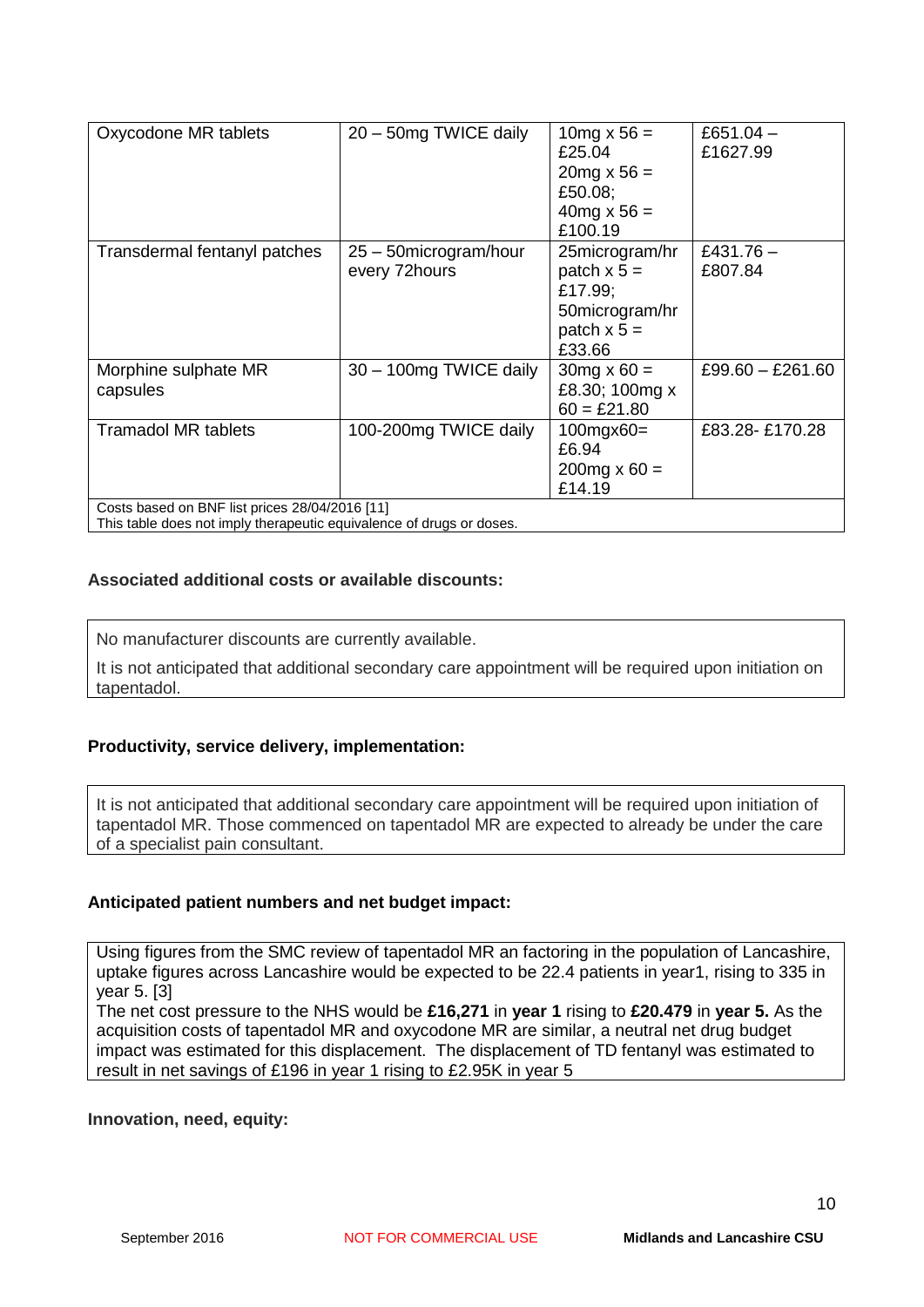- 1. Tapentadol MR has been licensed for use in the UK since 2011. [2]
- 2. There is evidence to suggest that tapentadol MR has better gastrointestinal tolerability than comparators, such as oxycodone MR. [18] Better gastrointestinal tolerability would be beneficial for patients requiring long-term use of opioids.
- 3. Comparator studies did not reflect standard practice and populations where active-controls were co-prescribed alongside laxatives were not evaluated.

# **References**

- [1] Bundesinstitut fur Arzneimittel und Medizinprodukte, "Public Assessment Report Palexia Retard and Yantil Retard (Tapentadol)," Federal Institue for Drugs and Medical Devices (Germany), Bonn, 2012.
- [2] Grunenthal Ltd, "Electronic Medicines Compendium (EMC) Palexia SR prolonged release tablets," July 2014. [Online]. Available: http://www.medicines.org.uk/emc/medicine/28373 . [Accessed 11 April 2016].
- [3] Scottish Medicines Consortium, "Resubmission tapentadol, 50, 100, 150, 200 and 250mg prolonged-release tablets (Palexia SR) SMC No. (654/10)," NHS Scotland, Glasgow, 2011.
- [4] All Wales Medicines Strategy Group, "Final Appraisal Recommendation Tapentadol prolonged release (Palexia SR)," NHS Wales, Penarth, 2011.
- [5] Canadian Agency for Drugs and and Technologies in Health, "CEDAC Final Recommendation - TAPENTADOL (Nucynta CR - Janssen inc.)," Canadian Agency for Drugs and and Technologies in Health, Ottawa, 2011.
- [6] Riemsma et al, "Systematic review of tapentadol in chronic severe pain," *Current Medical Research and Opinion,* vol. 27, no. 10, pp. 1907-1930, 2011.
- [7] University of York: Centre for Reviews and Dissemination, "Database of Abstracts of Reviews and Effects: Systematic review of tapentadol in chronic severe pain," NHS National Institute for Health Research, York, 2016.
- [8] Vinik et al, "A randomised withdrawal, placebo-controlled study evaluating the efficacy and tolerability of tapentadol extended release in patients with chronic painful diabetic peripheral neuropathy," *Diabetes care,* vol. 37, no. 8, pp. 2302-2309, 2014.
- [9] Schwartz et al. , "Safety and efficacy of tapentadol ER in patients with painful diabetic peripheral neuropathy: results of a randomised-withdrawal, placebo-controlled trial.," *Current Medical Research and Opinion,* vol. 27, no. 1, pp. 151-162, 2011.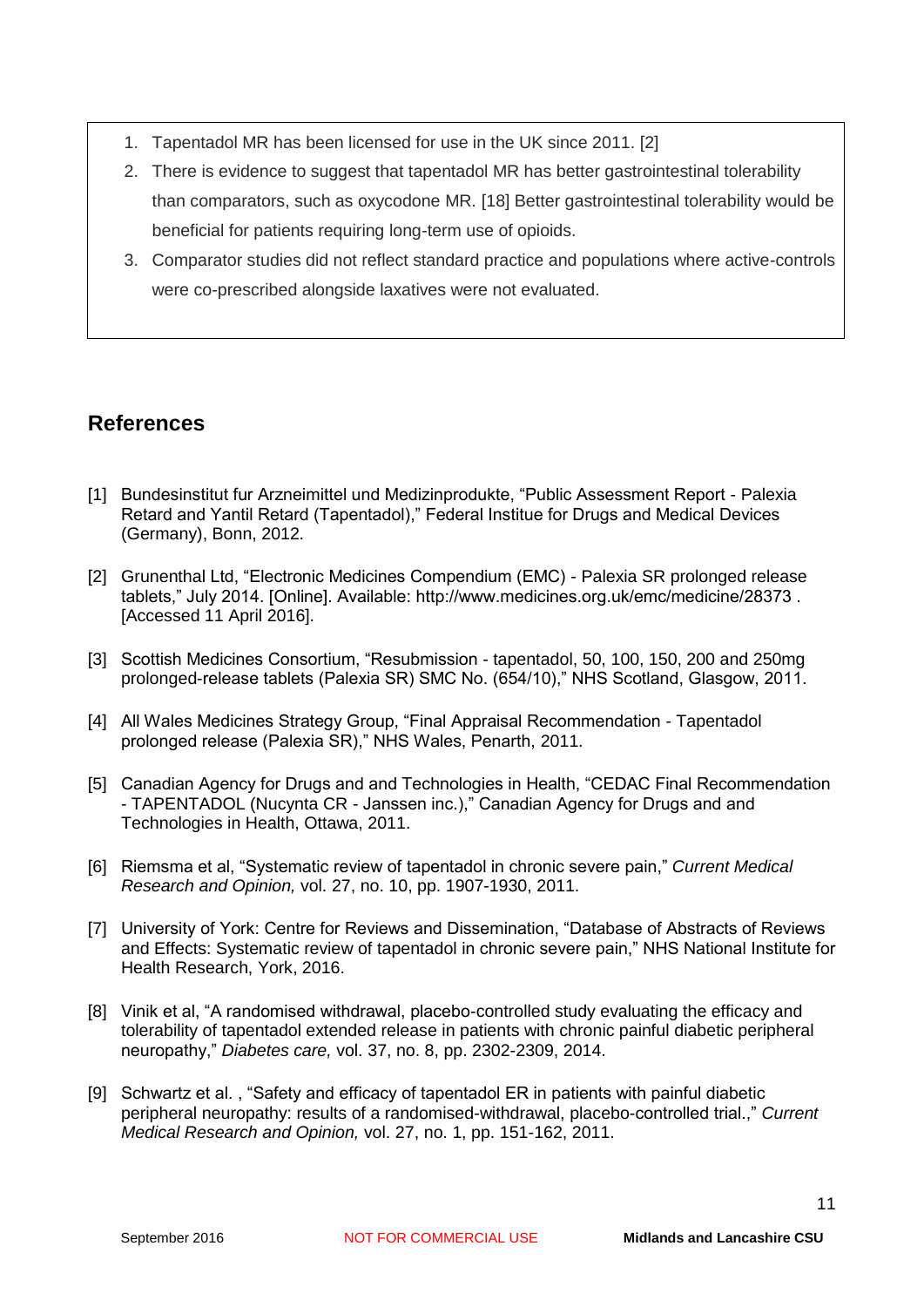- [10] Baron et al, "Effectiveness and safety of tapentadol prolonged release (PR) versus a combination of tapentadol PR and pregabalin for the management of severe, chronic low back pain with a neuropathic component: a randomised, double-blind, phase 3b study," *Pain Practice ,* vol. 15, no. 5, pp. 455-470, 2014.
- [11] Royal Pharmaceutical Society, British National Formulary, vol. 70, London: Pharmaceutical Press, 2016.
- [12] Freynhagen et al, "Diagnosis and managaement of neuropathic pain," *British Medical Journal,*  vol. 339, no. 3002, 2009.
- [13] Lancashire Medicines Management Group, "The Pharmacological Management of Neuropathic Pain in Adults," NHS Midlands and Lancashire CSU, Preston, 2015.
- [14] Baron et al, "Effectiveness and tolerability of a moderate dose of tapentadol prolonged release for managing severe, chronic low back pain with a neuropathic component: an open-label continuation arm of a randomised phase 3b study," *Pain Practice,* vol. 15, no. 5, pp. 471-486, 2015.
- [15] Mercier et al, "A model-based meta-analysis to compare efficacy and tolerability of tramadol and tapentadol for the treatment of chronic non-malignant pain," *Pain Ther,* vol. 3, pp. 31 - 44, 2014.
- [16] Iyer et al, "Comparison of tapentadol with tramadol for analgesia after cardiac surgery," *Annals of Cardiac Anaesthesia,* vol. 18, no. 3, pp. 352 - 360, 2015.
- [17] Kress et al, "Direct conversion from tramadol to tapentadol prolonged release for moderate to severe, chronic malignant tumour-related pain," *European Journal of Pain,* vol. [Published ahead of print], April 2016.
- [18] Kress et al, "Tapentadol prolonged release for managing moderate to severe, chronic malignant tumour related pain.," *Pain Physician,* vol. 17, pp. 329 - 343, 2014.
- [19] Imanaka et al, "Efficacy and safety of oral tapentadol extended release in Japanese and Korean patients with moderate to severe, chronic malignant tumour pain," *Current Medical Research and Opinion,* vol. 29, no. 10, pp. 1399-1409, 2013.
- [20] Schikowski et al, "Tapentadol prolonged release for severe chronic cancer-related pain: effectiveness, tolerability and influence on quality of life of patients," *Journal of Pain Research,*  vol. 8, pp. 1-8, 2014.
- [21] Afilalo, "Efficacy and safety of tapentadol extended release compared with oxycodone controlled release for the management of moderate to severe chromic pain related to osteoarthritis of the knee: A randomised, double-blind, pbo-and active-controlled phase III stud," *Clinical Drug Investigations,* vol. 30, no. 8, pp. 489-505, 2010.
- [22] Wild et al, "Long-term safety and tolerability of tapentadol extended release for the management of chronic low back pain or osteoarthritis pain," *Pain Practice,* vol. 10, no. 5, pp. 416-427, 2010.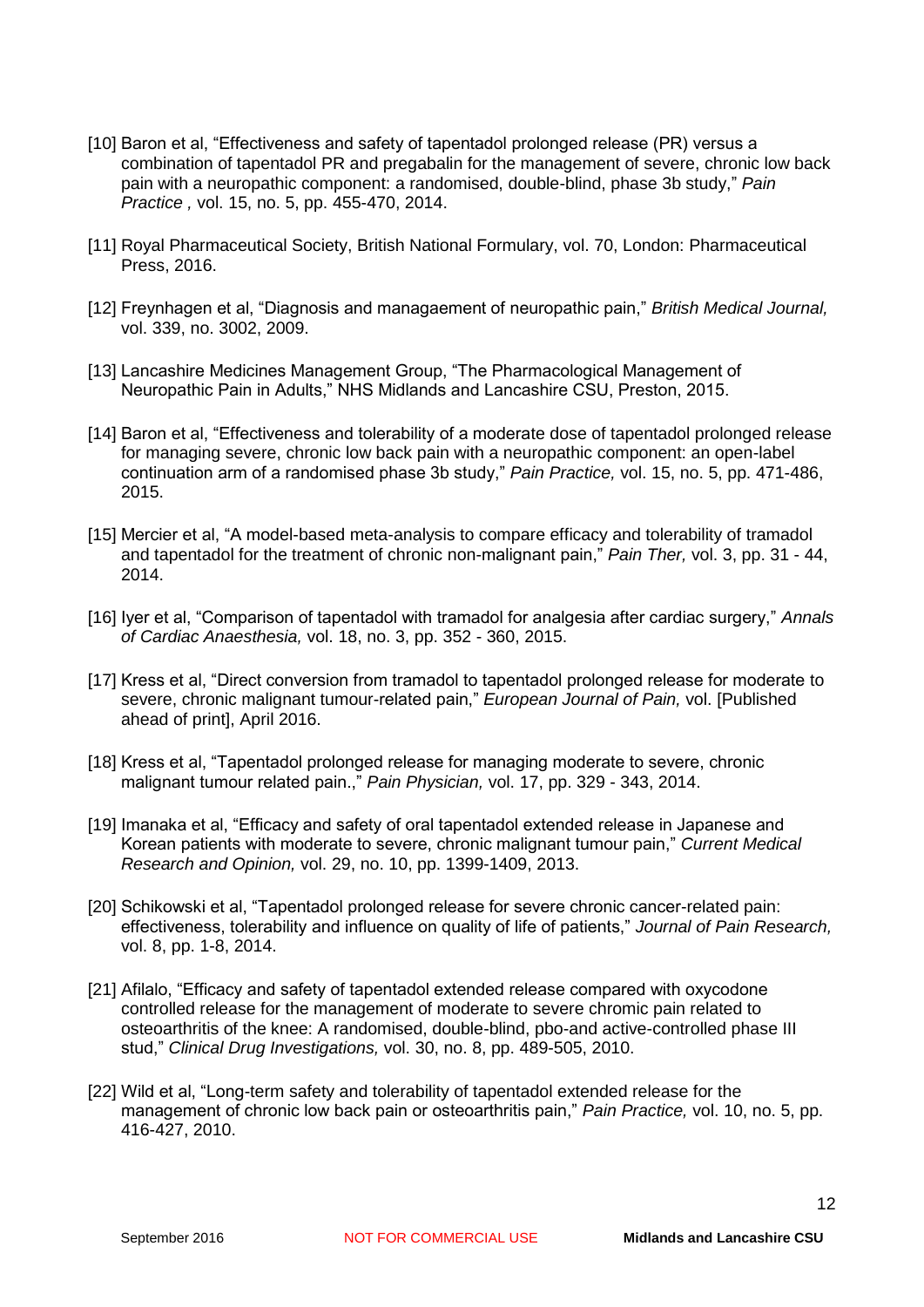- [23] Cepeda et al, "Comparison of the risks of shopping behaviour and opioid abuse between tapentadol and oxycodone and association of shopping behaviour and opioid abuse," *The Clinical Journal of Pain,* vol. 30, no. 12, pp. 1051-1056, 2014.
- [24] Guillen Astete et al, "Comparison of tapentadol versus conventional treatment with tramadol and/or NSAIDs in the management of mechanical low back pain with a neuropathic component," *Annals of Rheumatic Diseases,* vol. 74, p. 1218, 2015.
- [25] Munoz et al, "Pain treatment with tapentadol in departments of radiation oncology," *Palliative Medicine,* vol. 28, no. 6, pp. 847 - 848, 2014.